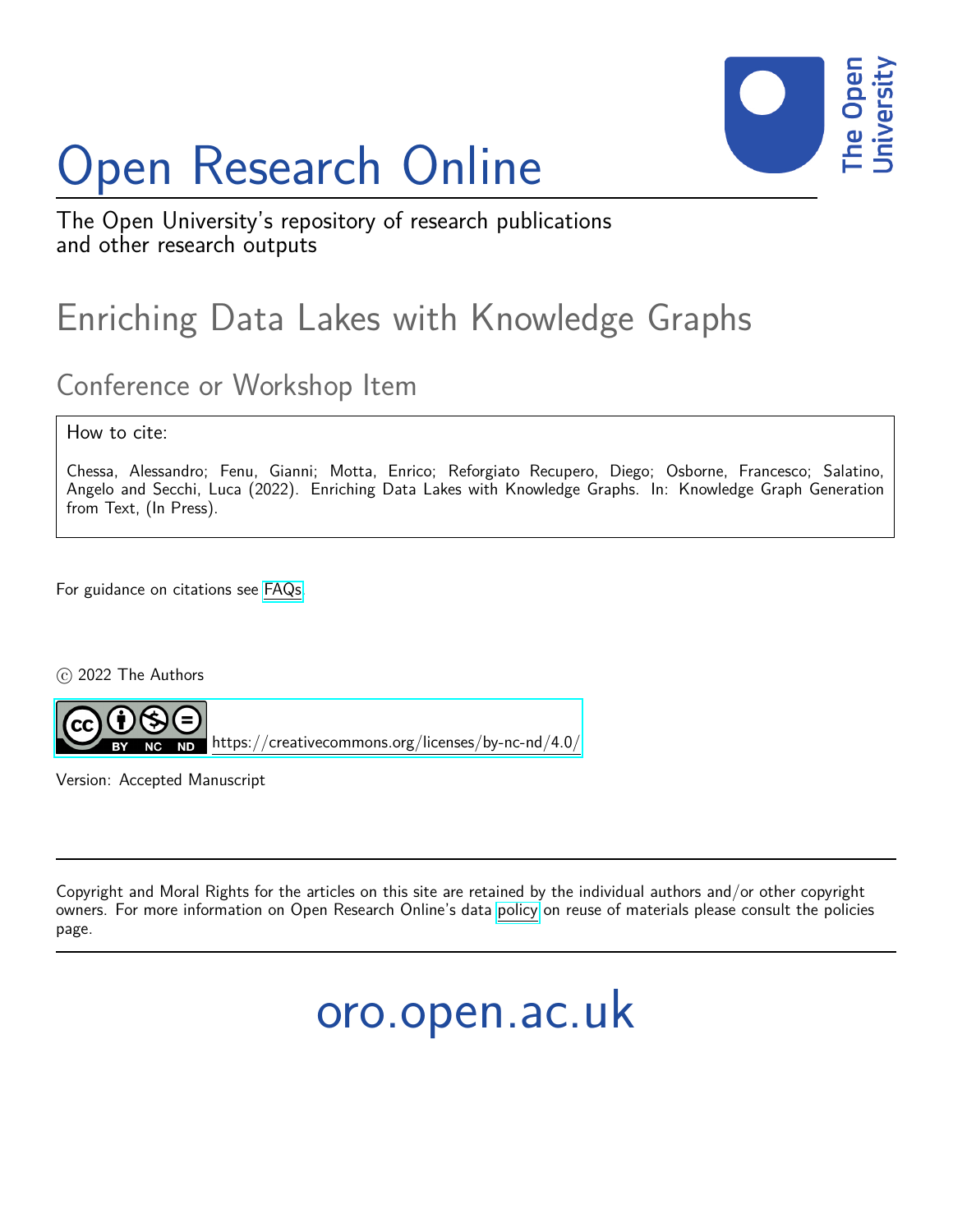#### Enriching Data Lakes with Knowledge Graphs

Alessandro Chessa1,<sup>2</sup> , Gianni Fenu3[0000−0003−4668−2476], Enrico Motta4[0000−0003−0015−1952], Francesco Osborne4,5[0000−0001−6557−3131], Diego Reforgiato Recupero3[0000−0001−8646−6183], Angelo Salatino<sup>4</sup>[0000–0002–4763–3943], and Luca Secchi<sup>1,3</sup>

<sup>1</sup> Linkalab s.r.l., Cagliari, Italy {alessandro.chessa, luca.secchi}@linkalab.it <sup>2</sup> Luiss Data Lab, Rome, Italy

 $3$  University of Cagliari, Cagliari, Italy {fenu,diego.reforgiato}@unica.it

<sup>4</sup> Knowledge Media Institute, The Open University, Milton Keynes, United Kingdom

{enrico.motta,francesco.osborne,angelo.salatino}@open.ac.uk

<sup>5</sup> University of Milano Bicocca, Milan, Italy

Abstract. Data lakes are repositories of data stored in natural/raw format. A data lake may include structured data from relational databases, semi-structured data (i.e., JSON, CSV), unstructured data (i.e., text data), or binary data (i.e., images, audio, video). It is usually built on top of cost-efficient infrastructures such as Hadoop, Amazon S3, MongoDB, ElasticSearch, etc. Several organisations rely on big data lakes for crucial tasks such as reporting, visualisation, advanced analytics, machine learning, and business intelligence. A major limitation of this solution is that without descriptive metadata and a mechanism to maintain it, such data tend to be noisy, making their management and analysis complex and time-consuming. Therefore, there is the need to add a semantic layer based on a formal ontology to describe the data and efficient mechanism to represent them as a knowledge graph. In this paper, we present a methodology to add a semantic layer to a data lake and thus obtain a knowledge graph that can support structured queries and advanced data exploration. We describe a practical implementation of a methodology applied to a data lake consisting of text data describing the online marketplace for lodging and tourism activities. We report statistics about the data lake and the resulting knowledge graph.

Keywords: Semantic Data Lake · Knowledge Graphs · Information Extraction · Data Mining

#### 1 Introduction

The term "data lake" was introduced by James Dixon, Chief Technology Officer of Pentaho, in a blog post in 2010<sup>6</sup> . Data lakes are data repositories for storing large and heterogeneous sets of raw data. They have quickly become a common data management solution for organizations that desire to own a holistic and large repository for their data. Data lakes allow users to access and explore data

 $6 \text{ https://jamesdixon.wordpress.com/2010/10/14/pentaho-hadoop-and-data-lakes/}$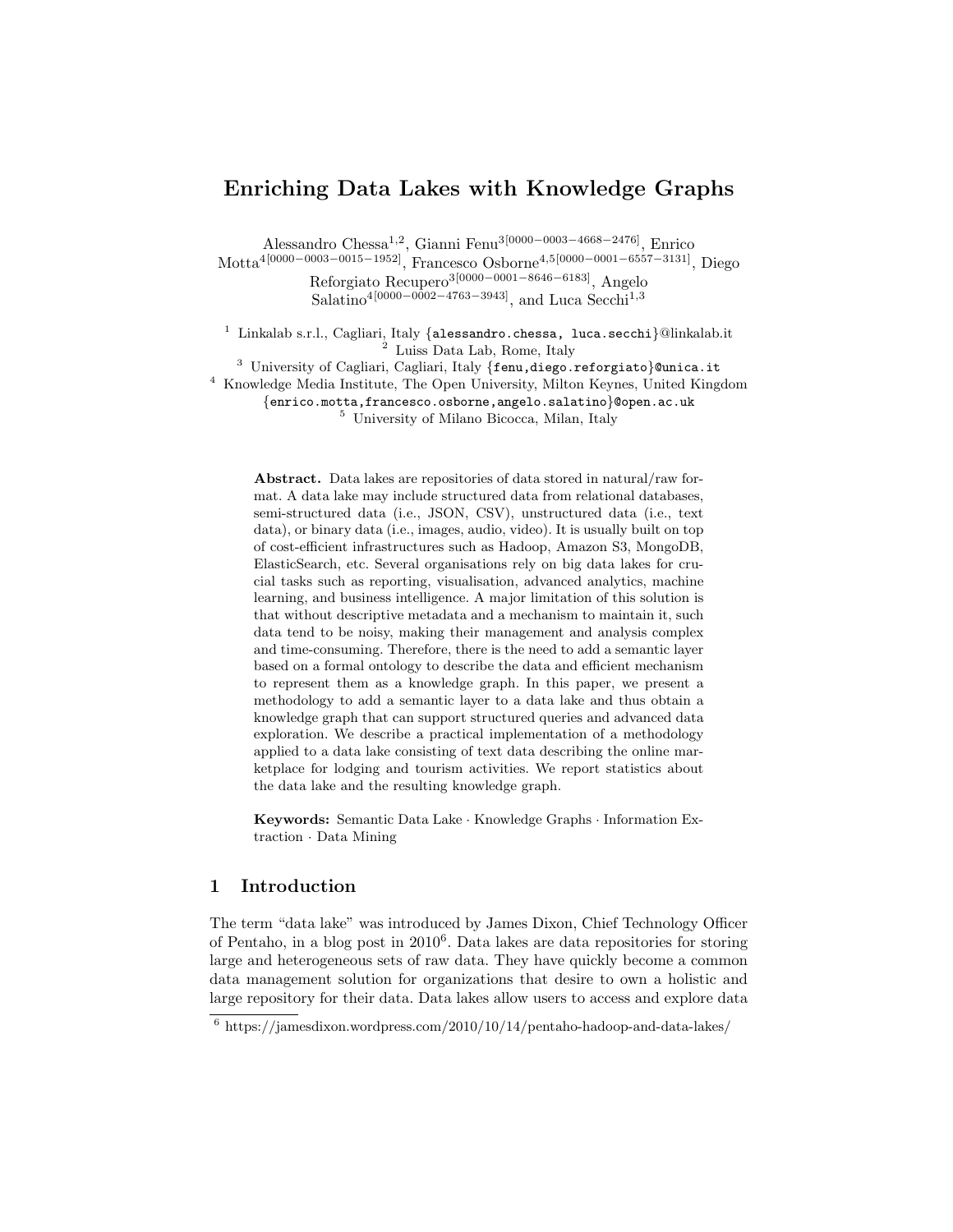without the need to move them into another system. Insights and reporting performed from a data lake typically occur on an ad-hoc basis. However, users might apply a schema and a certain degree of automation to the data to make it possible to duplicate a report when needed.

Data in a data lake are stored in their raw format and are not transformed until they are needed for analysis. Also in such a case, a schema is somehow applied so that they can be analyzed. This way of working is called "schema on read" [24, 17], because data are kept raw until they are ready to be used. Although it is always possible to use a schema-on-read approach, it is not optimal for performances and optimising costs, thus sometimes data is transformed and stored using specific file formats (e.g., Parquet, AVRO, ORC) that can handle also schema information. Data lakes require governance to establish continual maintenance and to keep the data usable and accessible. Otherwise, the risk is to end up with data which become inaccessible, unwieldy, expensive, and useless; culminating to what is often referred as "data swamps"<sup>7</sup> . In order to address this limitation, it is useful to rely on a semantic layer: a representation of data based on semantic technologies and a formal ontology that can offer a unified, consolidated view of data across the organisation.

Several attempts have been done to provide a semantic layer to data lakes and each of them has targeted a particular domain of application [6, 11, 4, 12, 14, 13, 19, 22]. However, to the best of our knowledge, no one has ever applied this solution in the domain of tourism. In this paper, we propose a practical implementation for the creation of a semantic layer to generate a knowledge graph from a data lake consisting of text data. We applied this solution in the tourism domain, developing a knowledge graph of accommodation facilities in London, leveraging the Data Lake Turismo platform. Our solution takes advantage of entity linking approaches for extracting and interlinking several entities (e.g., places, food, amenities) from reviews and other textual fields, allowing a much more comprehensive representation of accommodations and touristic locations. This Data Lake Turismo was developed by Linkalab s.r.l.<sup>8</sup>, capitalising on a previous research project promoted by the Digital Innovation Hub of Sardinia<sup>9</sup> and Fondazione di Sardegna<sup>10</sup>.

The remainder of this paper is organised as it follows. Section 2 focuses on the previous works on semantic layers for data lakes. Section 3 describes our methodology and presents the implementation in the tourism domain. We provide also statistics and information about the resulting knowledge graph. Section 4 ends the paper with conclusions and future works.

<sup>7</sup> https://developer.ibm.com/articles/ba-data-becomes-knowledge-2/

<sup>8</sup> Linkalab s.r.l. is a Italian small enterprise specialised in data science and data engineering. Home page https://www.linkalab.it/

 $^9$ https://www.dihsardegna.eu/

<sup>10</sup> https://www.fondazionedisardegna.it/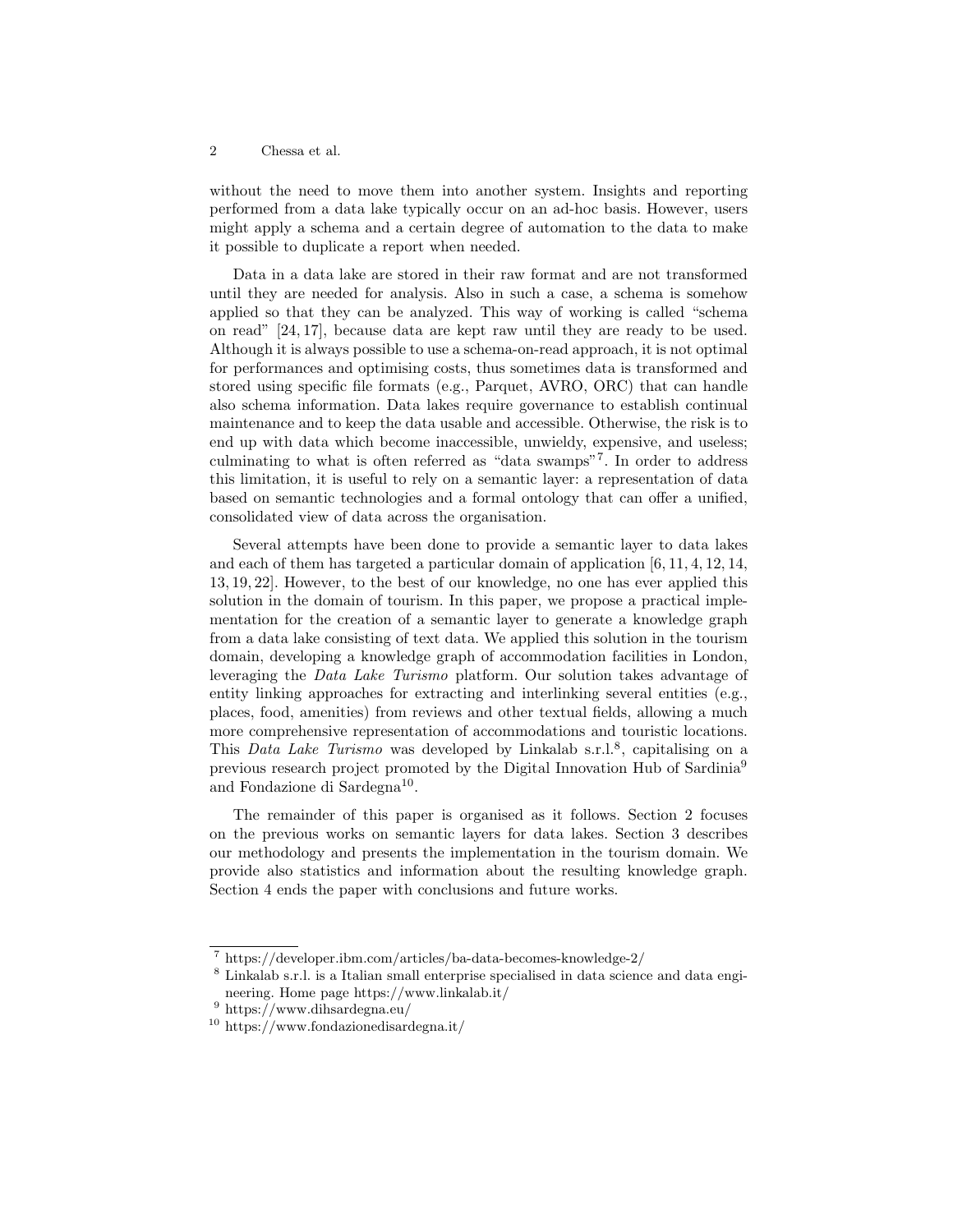#### 2 Related Work

A knowledge graph  $[10, 18, 3, 2, 21, 20, 1]$  is a knowledge base that uses a graphstructured data model to integrate data. It represents a network of real-world entities, i.e., objects, events, situations, or concepts, and illustrates the relationship between them.

Dibowski et al. [12] discussed how to address data findability, accessibility, interoperability, and re-use for data stored in a data lake. They showed the benefits provided to a data lake through the support of ontologies and knowledge graphs which provide cataloguing of data, tracking provenance, access control, and semantic search. In particular, they built the DCPAC ontology (Data Catalog, Provenance, and Access Control) related to the management of data produced by vehicles. Similarly, Diamantini et al. [11] presented a semantic model for the correct data fruition stored into a data lake. They mapped the indicators of interest, the dimensions of analysis and formulas into a knowledge graph to support the correct identification of data. Pomp et al. [22] had similar problems related to the collection, finding, understanding and accessing of large data sources with the goal of ensuring their real-time availability. To reduce the time from the collection to the analysis of data, they centralised the data in a data lake. Instead of populating the data lake of unstructured data, they proposed a semantic data platform called ESKAPE for the semantic annotation of the ingested data. Furthermore, a knowledge graph has been defined to act as an index that evolves over time according to the data that are included. In this way, users can easily identify and analyse the data coming from the different places. Bagozi et al. [6] proposed a semantics-based approach for the personalised exploration of data lakes within the domain of smart cities. First, they provided the data lake with a semantic model using domain ontologies. Then, another ontology was adopted to describe indicators and analysis dimensions. Finally, personalised exploration graphs were generated for different types of users. Another work worth mentioning is by Ansari et al. [4], who proposed a semantic profiling tool for metadata extension in data lake systems. Its aim was to understand the meaning of data. Their tool recognised the meaning of data at schema and instance level using domain vocabularies and ontologies. Finally, Mami [19] proposed a physical and a logical data integration whose goal was to query large and heterogeneous data sources. For the physical data integration they defined an ontology to transform the data into RDF.

Differently from the approaches above, we propose a methodology to extend a data lake containing data extracted from touristic platforms with a semantic layer and produce a knowledge graph. To this end, we engineered an ontology in the touristic domain integrating already existing ontologies and extending them with our classes. However, the focus of this manuscript is not on the ontology but on the extracted knowledge graph and the steps we performed to transform the data from the data lake to the knowledge graph.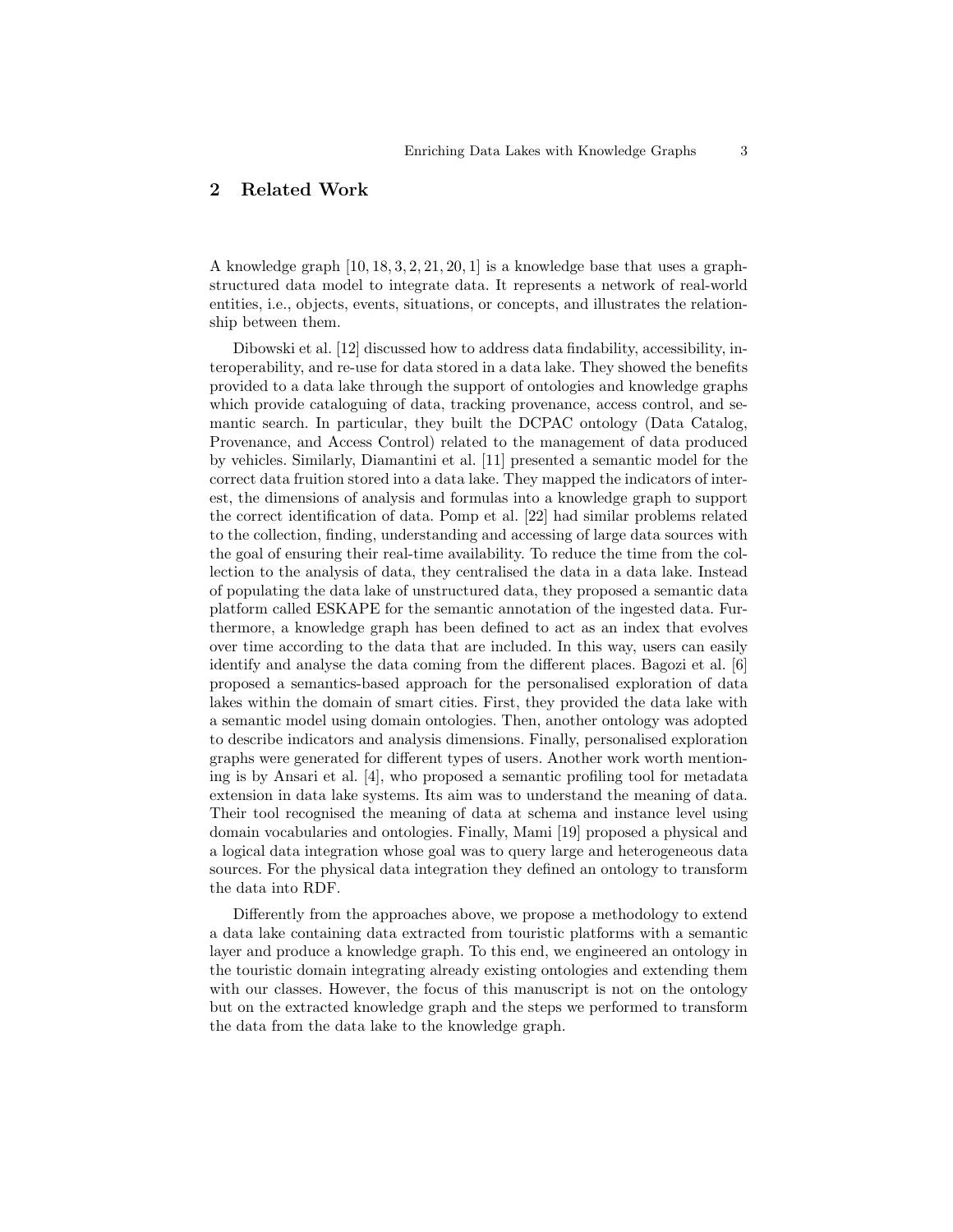#### 3 The Proposed Methodology

In this section, we describe our methodology for enriching a data lake by creating a domain ontology and generating a knowledge graph that will extend the data lake with a sophisticated representation of knowledge. This approach is articulated in five steps: i) analysis of the data sources; ii) definition of the use cases; iii) creation of the ontology; iv) data transformation; and v) generation of the knowledge graph. In the following we will briefly describe each phase.

#### 3.1 Analysis of the data sources

The data lake we have used comes as a result of the  $Data\ Lake\ Turismo^{11}$  project whose aim was to create a digital platform of tourism data. The data lake was developed by Linkalab<sup>12</sup> through Amazon Web Services (AWS) cloud computing technologies including S3 where the data was stored. The data lake collected data from various sources using an Extraction, Load and Transformation (ELT) approach. A crawling system was developed to identify and extract data related to the London Region<sup>13</sup> area from various sources including Booking.com<sup>14</sup> and  $AirBnB<sup>15</sup>$ .

The data lake is organised in three tiers: i) intake tier, where the raw data is collected, ii) curated tier, where each transformed/cleaned version of the data is stored, and iii) *consumption tier*, where the data is exposed to business analysts in many formats such as reports, dashboards, APIs. In our specific scenario, the intake tier contains HTML files extracted from Booking.com, and JSON files extracted using APIs exposed by AirBnB systems; the curated tier contains JSON data extracted from the Booking.com HTML files; the consumption tier contains the knowledge graph as a set of RDF triples.

The data lake is built on AWS serverless technologies: Amazon S3<sup>16</sup> object storage is used to store the files, AWS Lambda<sup>17</sup> and AWS Fargate<sup>18</sup> are used to execute the crawling and the data processing, Amazon Athena<sup>19</sup> is used to query the data stored in JSON files using SQL language while all technical metadata is managed using AWS Glue catalog<sup>20</sup>.

The data lake describes three kinds of entities:

 $\overline{11}$  Turismo means tourism in Italian.

 $^{12}$  Linkalab - https://www.linkalab.it/  $\,$ 

<sup>&</sup>lt;sup>13</sup> The London Region area is an administrative area including the 32 London boroughs and the City of London.

 $^{14}$ https://www.booking.com/

<sup>15</sup> https://www.airbnb.com/

<sup>16</sup> See https://aws.amazon.com/s3/

<sup>17</sup> See https://aws.amazon.com/lambda/

<sup>18</sup> See https://aws.amazon.com/fargate/

<sup>19</sup> Athena is a query engine based on PrestoDB. See https://aws.amazon.com/athena/ and https://prestodb.io/

<sup>20</sup> See https://aws.amazon.com/glue/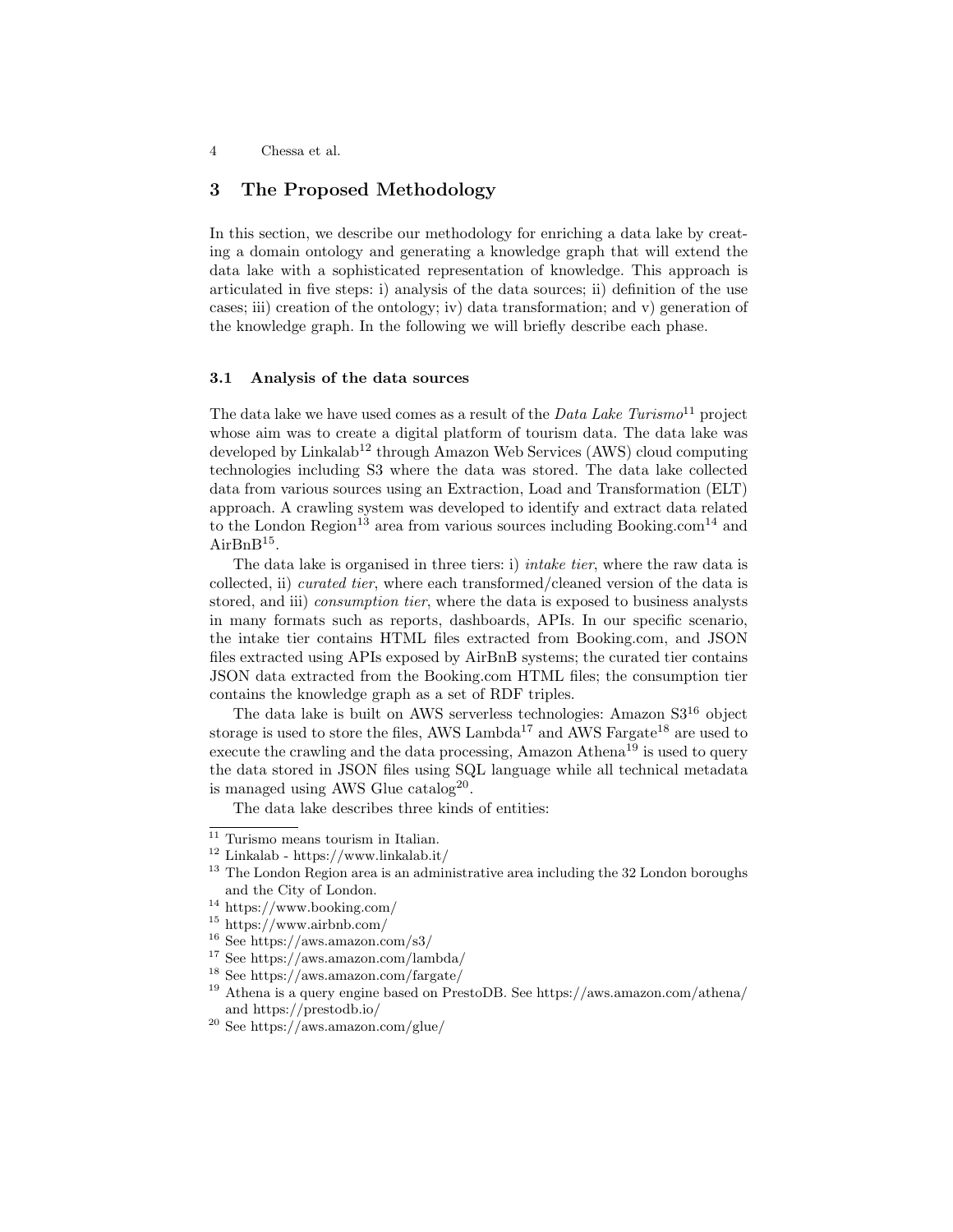| Source                    | Zone          | Entity type                            | Total number |
|---------------------------|---------------|----------------------------------------|--------------|
|                           |               | Booking.com London Lodging facility    | 2,092        |
|                           |               | Booking.com London Accommodation offer | 22,154       |
| Booking.com London Review |               |                                        | 443,675      |
| AirBnB                    |               | London Lodging facility                | 5,975        |
| AirBnB                    |               | London Accommodation offer             | 5,975        |
| AirBnB                    | London Review |                                        | 142,500      |

Table 1. Entities stored in the data lake referring to the London Region (UK).

- lodging facilities i.e., any hotel, holiday house or other quarters that provide temporary sleeping facilities open to the public<sup>21</sup>, which are described by specific properties like name, address, geolocation, average user rating, textual description, pictures, related amenities;
- accommodation offers i.e., a specific place that can accommodate persons (e.g. a hotel room, a camping pitch or an entire apartment) that is part of a lodging facility and is offered for lease under specific conditions; these offers are characterised by specific properties like number and type of beds, max and min occupancy, related amenities, price;
- user reviews about the lodging facility that are characterised by a rating value and a text.

Table 1 reports an overview of the number of business entities stored for both sources (Booking.com and AirBnb). For AirBnb we have the same amount of lodging facilities and accommodation offers, because AirBnB associates each offer to a unique lodging facility. Conversely, in Booking.com a lodging facility (e.g., hotel) can offer multiple accommodations (e.g., rooms).

| Source             |        | Zone Total size html Total size json |          |
|--------------------|--------|--------------------------------------|----------|
| Booking.com London |        | 13.6 GB                              | 325.4 MB |
| AirBnB             | London |                                      | 31.6 MB  |

Table 2. Storage space in the data lake.

Table 2 summarize of the storage space used in the data lake. The main difference between Booking.com and AirBnB is that the first is crawled exporting HTML pages that are then used to extract the data whereas the latter is accessed using APIs to retrieve the data itself already in JSON format.

#### 3.2 Definition of the use cases

The purpose of the creation of the *Data Lake Turismo* project was to analyse the supply and demand side of tourist destinations. During the project development

 $\frac{21 \text{ Source:} \text{Law}}{21 \text{ Source:} \text{Law}}$  Insider, see https://www.lawinsider.com/dictionary/lodging-facilities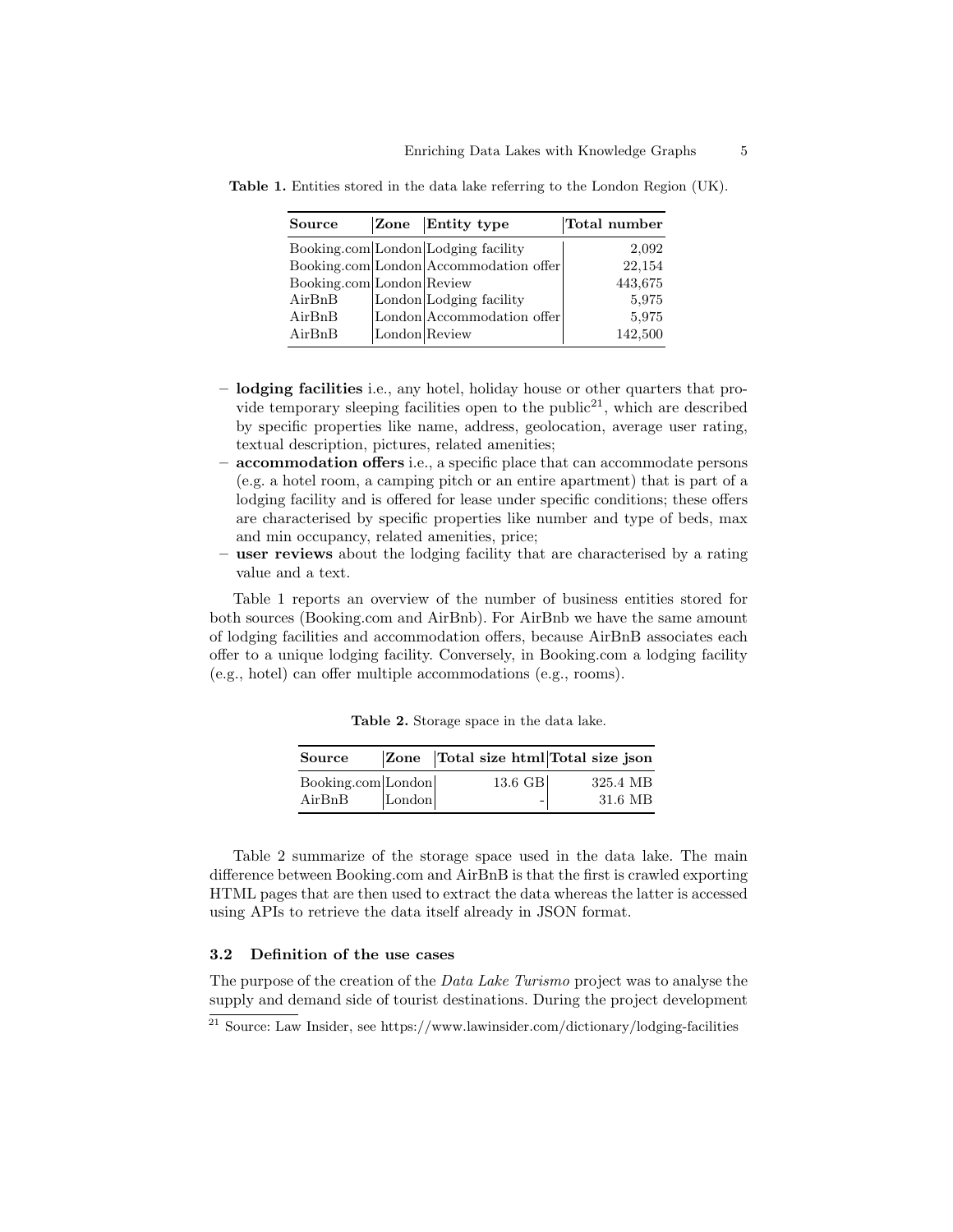the following use cases have been identified in collaboration with the analysts of Linkalab:

- 1. Identify the topics of interest in the tourists' reviews;
- 2. Identify the topics of interest in the text presentations of lodging businesses offers;
- 3. Detect the sentiment [23] of tourists toward a certain lodging business or destinations;
- 4. Classify tourist destinations according to what they offer and according to the tourist opinions.

To better support these use cases the data lake has been extended with a semantic layer supported by an ontology. The resulting knowledge graph includes both data and metadata, hence enhancing the support for developing dedicated services.

#### 3.3 Creation of the ontology

A crucial step is the creation of a domain ontology that could support the use cases. For this purpose is possible to rely on standard ontology engineering frameworks and evaluation methodologies [7].

In our implementation, the ontology has to satisfy both functional and non functional requirements. As far as functional requirements are concerned, the ontology has to include classes for lodging businesses (e.g., hotels, hostels, apartments), accommodations offered by them (e.g., rooms, suite), amenities for tourists, tourist attractions and points of interest, inter-relations among entities (e.g., geographic relations, composition/inclusion), tourist reviews, tourist destinations and taxonomies to support all of them. As far as the non functional requirements are concerned the ontology must be defined in OWL, and be based on Schema.org<sup>22</sup> and GoodRelations<sup>23</sup>.

To drive the creation of the ontology, we designed a set of competency questions and identified a set of existing ontologies that have been used as support. The entire ontology creation is not discussed in this manuscript because out of the scope of the paper which focuses on the methodology for the creation of a knowledge graph to support a data lake.

#### 3.4 Data transformation

The data transformation depends on the source data structures and on the desired output. The steps needed to transform the data are: i) extraction of relevant structured data and texts from the original sources; ii) data cleaning; iii) ontology mappings, to represent the entities in the structured data according to the ontology; iv) language detection, to identify the source of the language; v) identification and extraction of entities within the text.

<sup>22</sup> https://schema.org/

<sup>23</sup> http://www.heppnetz.de/projects/goodrelations/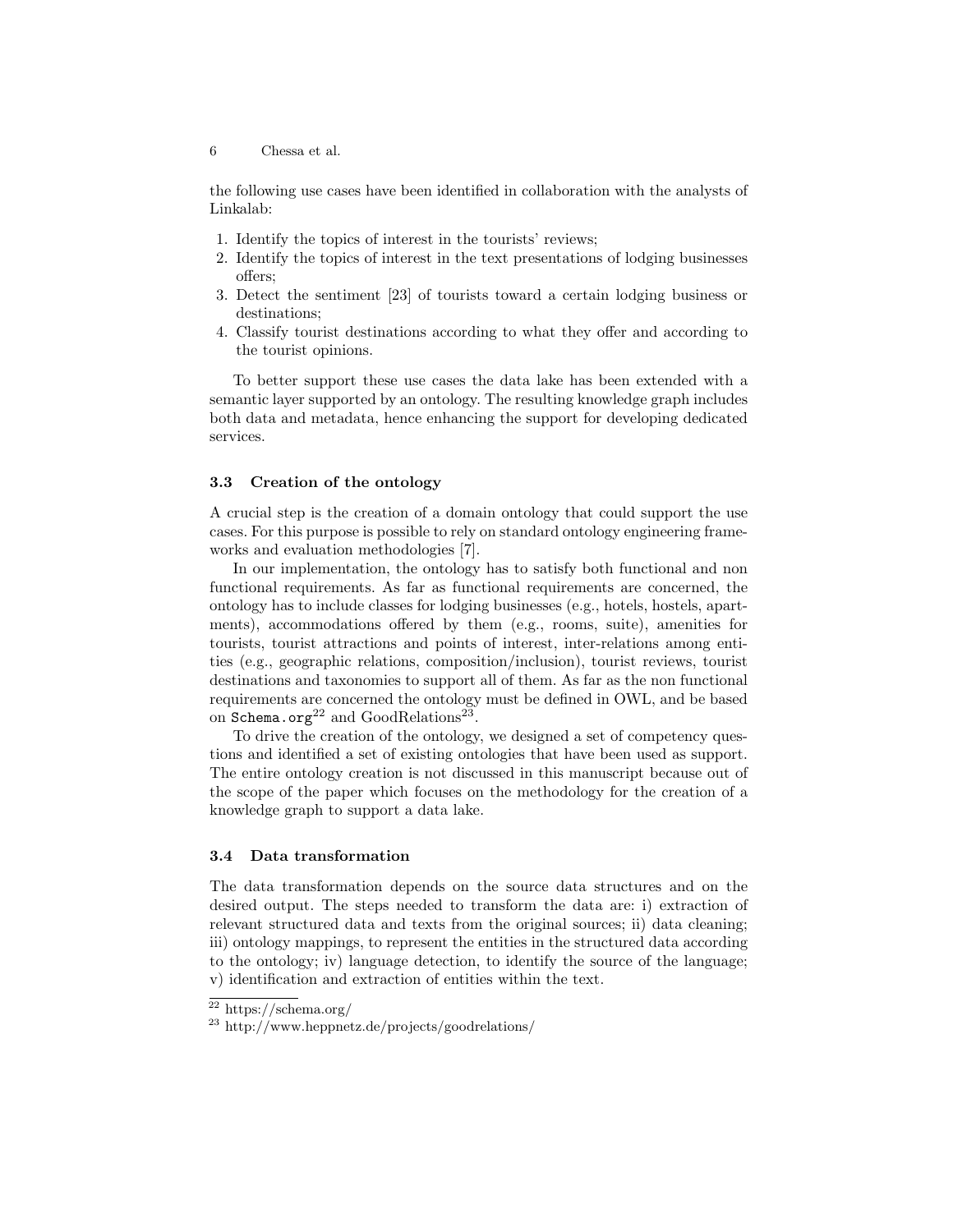The last step is very crucial to obtain a good representation of the data, since many important information are only expressed in natural language, especially in the text regarding the description of the lodging facilities and reviews. To this purpose, we used DBpedia Spotlight entity linking approach for extracting common entities such as activities, events, places, and food.

We then integrated this information in the knowledge graph by linking DBpedia entities with the relevant lodging facilities. This allows our system to support advanced queries such as retrieving all the accommodations that are close to touristic attractions, those that offer a specific amenity or propose a special kind of food, but also looking for what places or events users cite most frequently in their reviews.

#### 3.5 Generation of the knowledge graph

The last step takes in input the refined data and the ontology and produced the knowledge graph. To this purpose it is possible to rely on several languages and tools for the the automatic generation of triples [9, 5]. In our implementation, we adopted the RDF Mapping Language (RML) [14], which is one of the most wellknown solutions in this space, to build specific data pipelines for the creation of RDF triples. The RML language specifies how linked data are produced from the corresponding data sources. To perform an RML transformation<sup>24</sup> we need three things: i) an RML processor; ii) an input data source; iii) a mapping from any (structured) data in the input data source to RDF.

Triples are generated for each of the triples maps of the RML mapping. In our prototype, we used RMLMapper  $[13]^{25}$  for such a purpose. The triples representing the knowledge graph are generated as  $N-Qu$ ads files<sup>26</sup> which are stored in the consumption tier of the data lake.

We ingest new data from the original sources into the data lake every two months. We then recreate the knowledge graph from scratch by repeating all the data transformations steps described in Section 3.4.

Table 3 reports some metrics about the last version of the knowledge graph: i) total statements refers to the overall number of triples stored in the triplestore (both explicit and inferred), ii) explicit statements refers to the number of raw triples created in the triplestore, iii) inferred statements refers to the number of triples inferred by the reasoner from the explicit statements, iv) expansion ratio represents the percentage of triples added using the inference. The other metrics are self explanatory.

#### 4 Conclusions

In this paper we have presented a general methodology for extending a data lake with a knowledge graph. In particular, we have focused our analysis to the

<sup>24</sup> https://rml.io/specs/rml/

<sup>25</sup> https://github.com/RMLio/rmlmapper-java

 $^{26}$  See https://www.w3.org/TR/n-quads/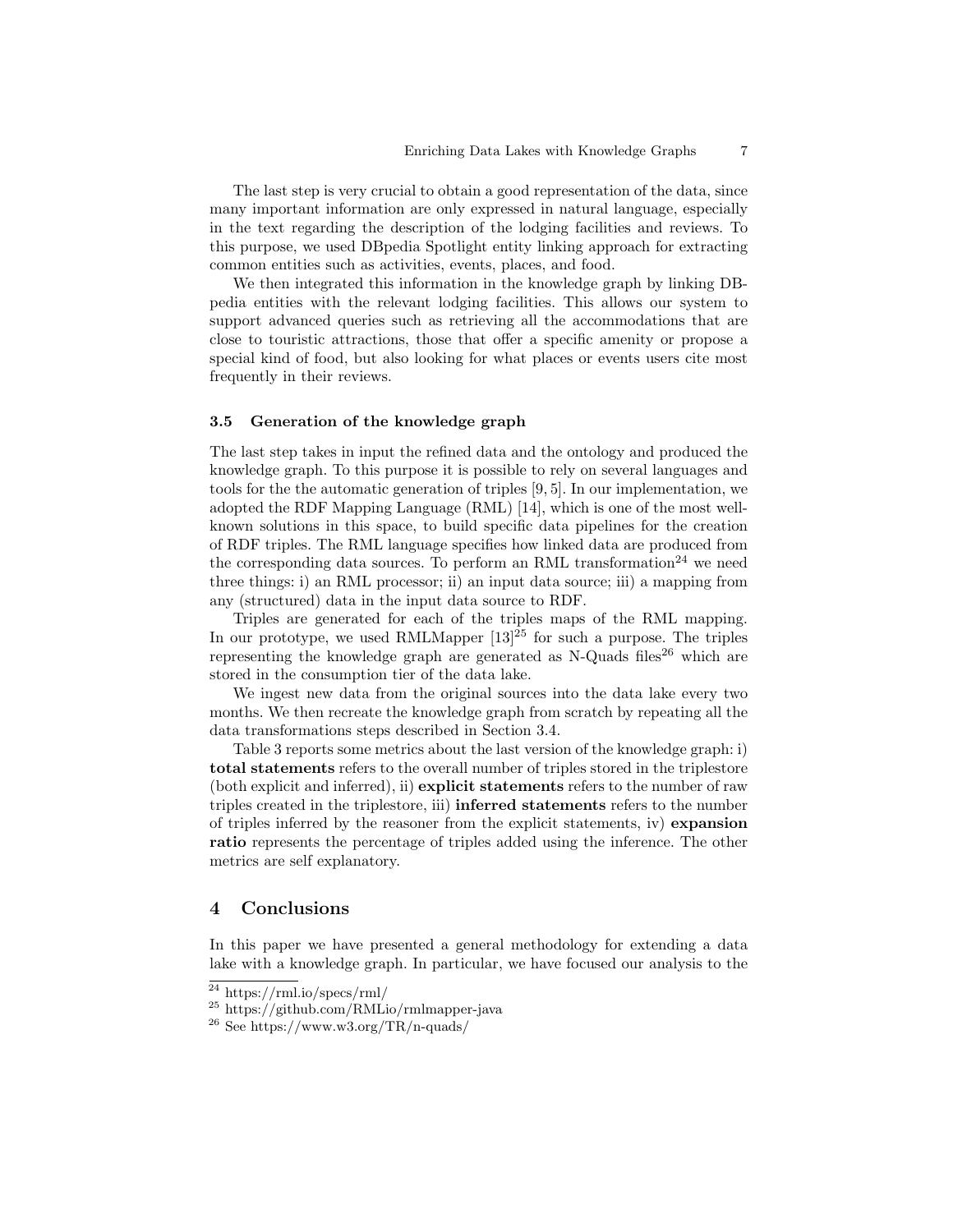|  | Table 3. Knowledge graph metrics |  |  |
|--|----------------------------------|--|--|
|--|----------------------------------|--|--|

| Value                |
|----------------------|
| 10,299,471           |
| 5,148,987            |
| 5,150,484            |
| 2                    |
| 50                   |
| 91,284               |
| 2,644                |
| 142,500              |
| 435,276              |
| 577,776              |
| minutes<br>$\sim$ 19 |
|                      |

tourism domain by considering a data lake containing structured and unstructured data crawled from Booking.com and AirBnB. The knowledge graph thus obtained has been stored into a triplestore which can be accessed online.

We can conclude that the semantic layer provided by the knowledge graph brought many advantages to Linkalab's data lake platform: i) it treats data and metadata in a unified way, ii) it has a flexible schema that can support the data variety and evolution, iii) it supports algorithms and applications development and data science activities based on the data lake; iv) it embeds information in its graph structure that can be leveraged by graph analytics [15, 8] and representation learning [16] algorithms; v) it incorporates knowledge extracted from texts along with structured and semi-structured data typically found in the data lake; vi) it can be used to expand the data lake information context through connections with open knowledge graphs like DBpedia.

In future work, we aim to expand the pipeline for producing the knowledge graph by developing new solutions for entity extraction and to further improve the ontology. We also plan to develop a tool that will take advantage of the knowledge graph for analysing and comparing accommodations and generating explainable recommendations.

#### References

- 1. Alam, M., Fensel, A., Gil, J.M., Moser, B., Recupero, D.R., Sack, H.: Special issue on machine learning and knowledge graphs. Future Gener. Comput. Syst. 129, 50–53 (2022). https://doi.org/10.1016/j.future.2021.11.022, https://doi.org/10.1016/j.future.2021.11.022
- 2. Alam, M., Gangemi, A., Presutti, V., Recupero, D.R.: Semantic role labeling for knowledge graph extraction from text. Prog. Artif. Intell. 10(3), 309–320 (2021). https://doi.org/10.1007/s13748-021-00241-7, https://doi.org/10.1007/s13748-021- 00241-7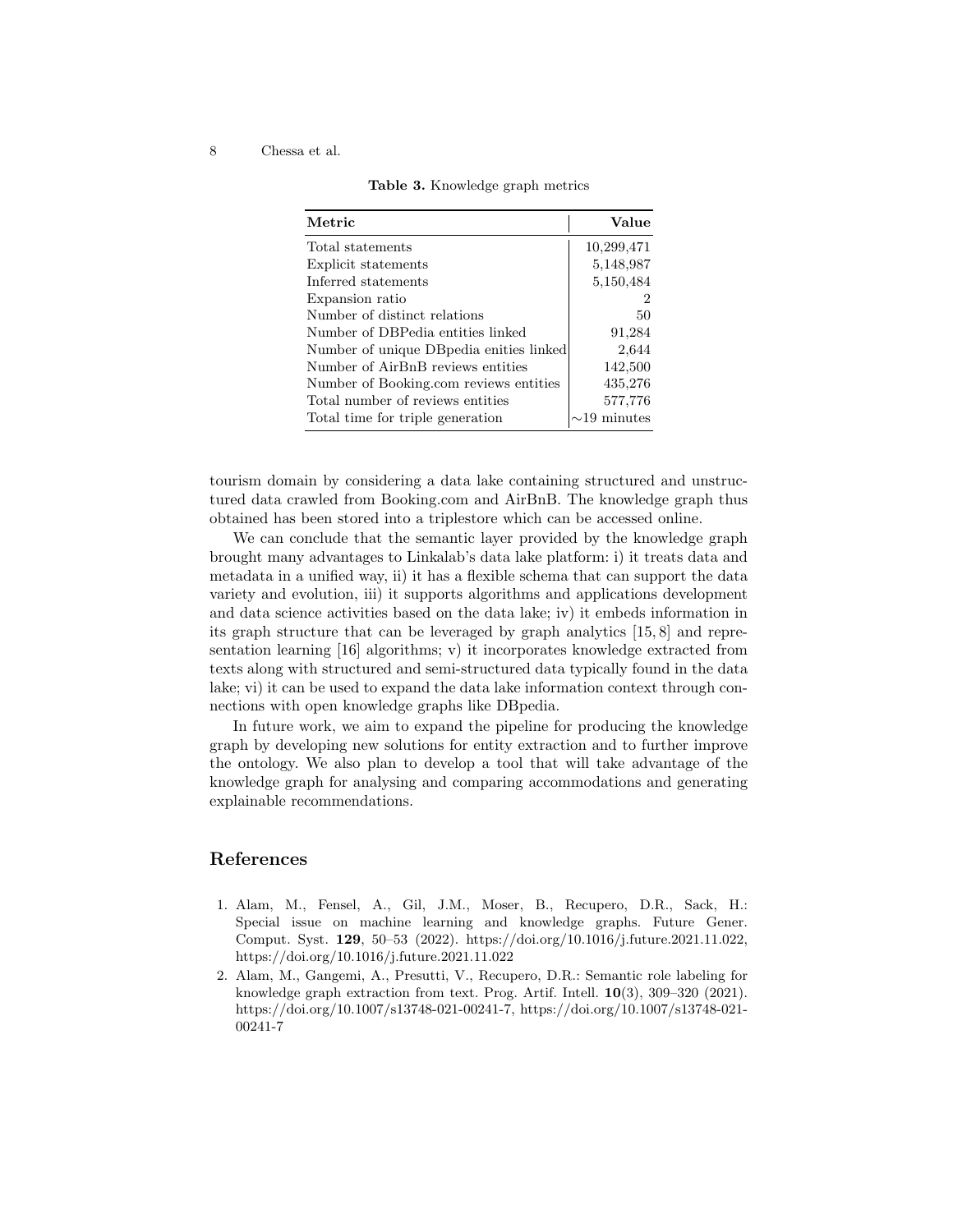- 3. Angioni, S., Salatino, A., Osborne, F., Recupero, D.R., Motta, E.: Aida: A knowledge graph about research dynamics in academia and industry. Quantitative Science Studies pp. 1–43 (2021)
- 4. Ansari, J.W., Karim, N., Ansari, W., Beyan, O.D., Cochez, M.: Semantic profiling in data lake (2018)
- 5. Arenas-Guerrero, J., Scrocca, M., Iglesias-Molina, A., Toledo, J., Gilo, L.P., Dona, D., Corcho, O., Chaves-Fraga, D.: Knowledge graph construction with r2rml and rml: an etl system-based overview (2021)
- 6. Bagozi, A., Bianchini, D., De Antonellis, V., Garda, M., Melchiori, M.: Personalised exploration graphs on $\hat{A}$  semantic data lakes. In: Panetto, H., Debruyne, C., Hepp, M., Lewis, D., Ardagna, C.A., Meersman, R. (eds.) On the Move to Meaningful Internet Systems: OTM 2019 Conferences. pp. 22–39. Springer International Publishing, Cham (2019)
- 7. Carriero, V.A., Gangemi, A., Mancinelli, M.L., Nuzzolese, A.G., Presutti, V., Veninata, C.: Pattern-based design applied to cultural heritage knowledge graphs 12, 313–357 (2021). https://doi.org/10.3233/SW-200422
- 8. Cuzzocrea, A., Song, I.Y.: Big graph analytics: The state of the art and future research agenda. DOLAP 2014 - Proceedings of the ACM 17th International Workshop on Data Warehousing and OLAP, co-located with CIKM 2014 pp. 99–101 (2014). https://doi.org/10.1145/2666158.2668454
- 9. Dess`ı, D., Osborne, F., Recupero, D.R., Buscaldi, D., Motta, E.: Generating knowledge graphs by employing natural language processing and machine learning techniques within the scholarly domain. Future Gener. Comput. Syst. 116, 253–264 (2021). https://doi.org/10.1016/j.future.2020.10.026, https://doi.org/10.1016/j.future.2020.10.026
- 10. Dess`ı, D., Osborne, F., Reforgiato Recupero, D., Buscaldi, D., Motta, E., Sack, H.: Ai-kg: an automatically generated knowledge graph of artificial intelligence. In: International Semantic Web Conference. pp. 127–143. Springer (2020)
- 11. Diamantini, C., Potena, D., Storti, E.: A semantic data lake model for analytic query-driven discovery. In: The 23rd International Conference on Information Integration and Web Intelligence. p. 183–186. iiWAS2021, Association for Computing Machinery, New York, NY, USA (2021). https://doi.org/10.1145/3487664.3487783, https://doi.org/10.1145/3487664.3487783
- 12. Dibowski, H., Schmid, S., Svetashova, Y., Henson, C., Tran, T.: Using semantic technologies to manage a data lake: Data catalog, provenance and access control (11 2020)
- 13. Dimou, A., De Nies, T., Verborgh, R., Mannens, E., de Walle, R.: Automated Metadata Generation for Linked Data Generation and Publishing Workflows. Proceedings of the 9th Workshop on Linked Data on the Web 1593 (2016)
- 14. Dimou, A., Sande, M.V., Colpaert, P., Verborgh, R., Mannens, E., Van De Walle, R.: RML: A generic language for integrated RDF mappings of heterogeneous data. In: CEUR Workshop Proceedings. vol. 1184 (2014)
- 15. Iosup, A., Hegeman, T., Ngai, W.L., Heldens, S., Pérez, A.P., Manhardt, T., Chafi, H., Capotă, M., Sundaram, N., Anderson, M., Tănase, I.G., Xia, Y., Nai, L., Boncz, P.: LDBC graphalytics: A benchmark for large scale graph analysis on parallel and distributed platforms. Proceedings of the VLDB Endowment 9(13), 1317–1328 (2015). https://doi.org/10.14778/3007263.3007270
- 16. Ji, S., Pan, S., Cambria, E., Marttinen, P., Yu, P.S.: A Survey on Knowledge Graphs: Representation, Acquisition, and Applications. IEEE Transactions on Neural Networks and Learning Systems pp. 1–26 (2021). https://doi.org/10.1109/TNNLS.2021.3070843